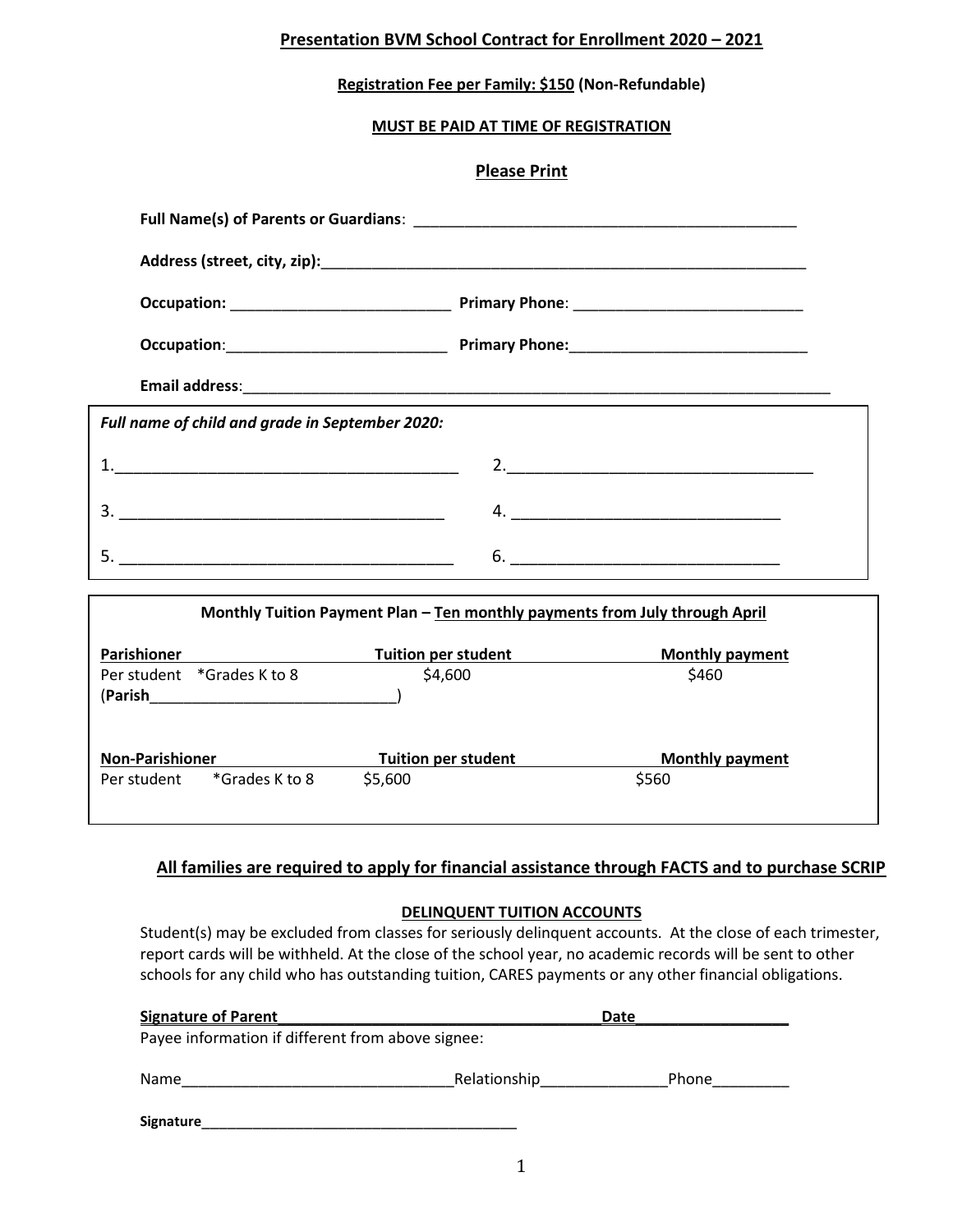# **ENROLLMENT APPLICATION PRESENTATION BVM SCHOOL**

| <b>STUDENT INFORMATION: All fields are required</b>                                                                                                                                                                  |       | PLEASE PRINT ALL INFORMATION |                                                          |              |  |
|----------------------------------------------------------------------------------------------------------------------------------------------------------------------------------------------------------------------|-------|------------------------------|----------------------------------------------------------|--------------|--|
|                                                                                                                                                                                                                      |       |                              |                                                          |              |  |
| Child's Legal Name: Last                                                                                                                                                                                             | First |                              | Middle                                                   |              |  |
| City, State, Zip Code<br>Address                                                                                                                                                                                     |       |                              |                                                          | M/F          |  |
| Country of Birth<br>Home Phone                                                                                                                                                                                       |       |                              | Student Nationality/Race (for statistical purposes only) |              |  |
| Other Siblings at Presentation BVM:                                                                                                                                                                                  |       |                              |                                                          |              |  |
| <b>PARISH AND SACRAMENTAL INFORMATION:</b>                                                                                                                                                                           |       |                              |                                                          |              |  |
| Registered member of: (Please circle your parish) Presentation BVM St. William                                                                                                                                       |       |                              | Other Parish                                             | Non-Catholic |  |
|                                                                                                                                                                                                                      |       |                              |                                                          |              |  |
| <b>Baptism:</b>                                                                                                                                                                                                      |       |                              |                                                          |              |  |
|                                                                                                                                                                                                                      |       |                              |                                                          |              |  |
|                                                                                                                                                                                                                      |       |                              |                                                          |              |  |
|                                                                                                                                                                                                                      |       |                              |                                                          |              |  |
| <b>MEDICAL CONDITIONS - (Please check where appropriate):</b><br>My child <b>does not</b> have any medical conditions and/or allergies.<br>____________ My child has the following medical condition and/or allergy: |       |                              |                                                          |              |  |
| <b>PARENT MARITAL STATUS - (Please check where appropriate):</b><br>__________ Remarried (Step-parent)<br>Married<br>Separated<br>Divorced                                                                           |       |                              |                                                          |              |  |

**\*\*If divorced or separated, please attach copy of court order\*\***